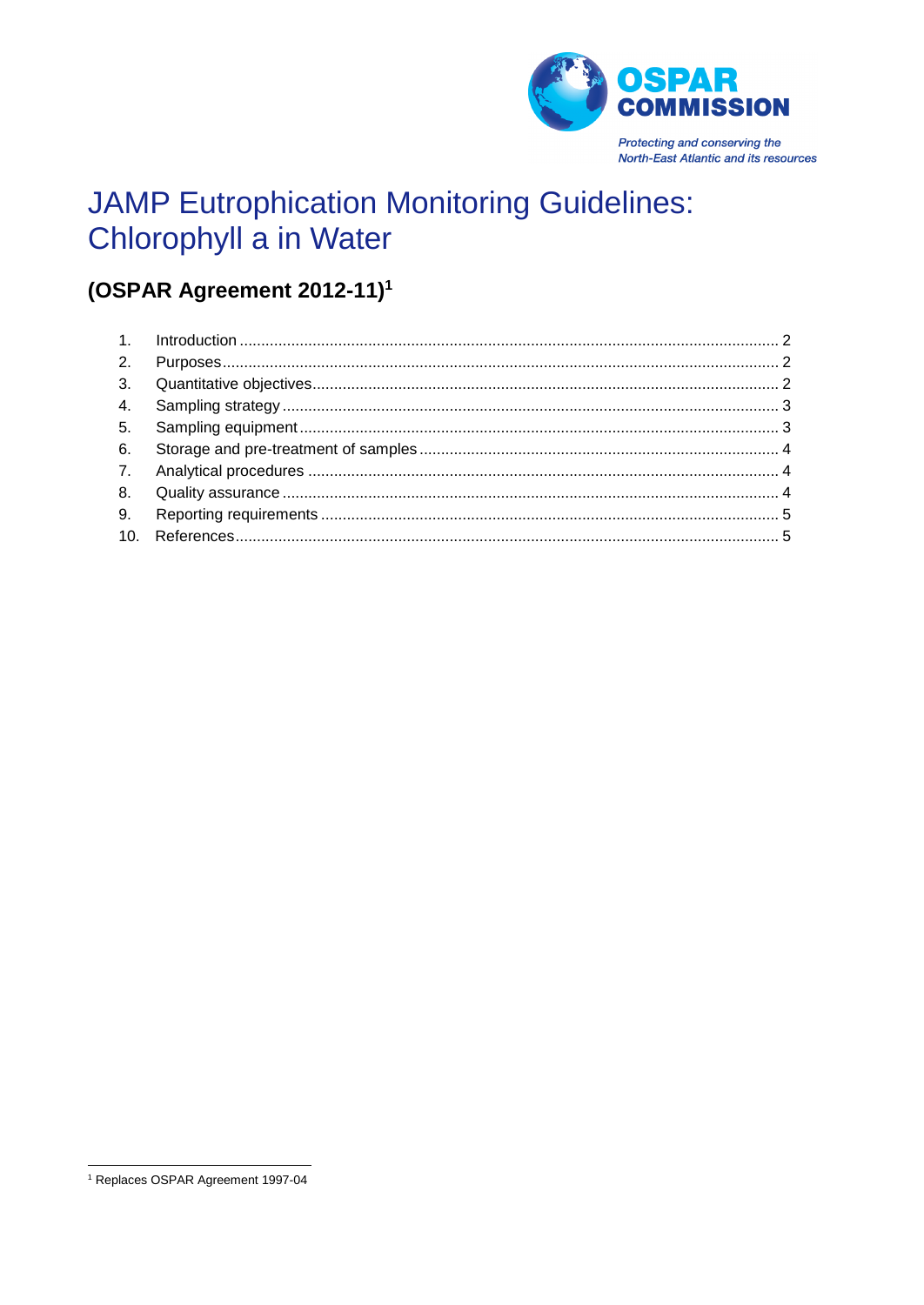## <span id="page-1-0"></span>1. Introduction

Nutrient enrichment of transitional, costal and marine waters can give rise to increased primary production and phytoplankton biomass which is part of eutrophication process. The human driven eutrophication process can cause undesirable disturbance of ecosystems and therefore an integrated monitoring programme to characterise the status and changes in aquatic ecosystems with respect to eutrophication is required.

Chlorophyll a is the most used operational indicator for phytoplankton biomass. However, the chlorophyll a content in relation to organic carbon is different for different taxa and can vary, due to the physiological status, as does the cellular carbon compounds. Chlorophyll includes a variety of different pigments like chlorophyll b, c1, c2, divinyl chlorophyll a and divinyl chlorophyll b.

Extracts of algae pigments contain also variable amounts of the chlorophyll precursor pigments and breakdown products like chlorophyllide a, phaeophorbide a and phaeophytin a. Usually, the phaeopigments have been discriminated from chlorophyll a and chlorophyllide a by measuring the pigment extract before and after the addition of acid: the so called 'acidification method'. The acidification causes a conversion of chlorophyll to phaeophytin and the chlorophyll a content can be calculated from the difference of both measurements and should be reported as "active chlorophyll a" and "phaeopigments". But interlaboratory comparisons have shown that the calculated values for phaeopigments are less reliable than the values for chlorophyll a. Therefore the acidification is no longer recommended because it is time consuming and the results are questionable.

The non-acidified methods give an estimate of pigment concentration which is a combination of chlorophyll a, chlorophyllide a, phaeophorbide a and phaeophytin a. Because the standard photometric and fluorometric methods for determining chlorophyll a do not completely separate the different chlorophylls or distinguish between chlorophyll a and chlorophyllide a the term "total chlorophyll a" should therefore be used when reporting results from these methods. For chlorophyll data, analysed by HPLC, which considered the other chlorophyll derivates as well the term "chlorophyll a" should be used.

## <span id="page-1-1"></span>2. Purposes

The measurement of chlorophyll a concentrations in water is carried out for the following purposes:

- 1. to quantify the concentration and spatial extension of phytoplankton biomass and the frequency of phytoplankton blooms;
- 2. to identify seasonal trends, over periods of several years, of phytoplankton biomass, and in primary production, and frequency and duration of phytoplankton blooms;
- 3. to implement a basic eutrophication survey in the Eutrophication Monitoring Programme.

#### <span id="page-1-2"></span>3. Quantitative objectives

The quantitative objective for assessing eutrophication processes should allow to link long time changes of chlorophyll concentrations to changes of nutrient concentrations. To achieve this, the monitoring programme must take into account the natural seasonal and inter-annual variability in chlorophyll a concentrations and the variability induced by hydrodynamic processes (patches, fronts) as well. The monitoring of reference sampling stations outside the eutrophicated region should be used to identify the effects of other pressures such as climate change.

It is intended that the region-specific temporal trend monitoring programme should have the power (90 %) to detect a change in concentration (50 %) over a selected period (10 years). To clarify the situation and to help define objectives Contracting Parties should undertake statistical analyses of their existing data sets. This would help to determine the representativeness of the monitoring stations and thus the selection of suitable sampling stations and sampling frequencies.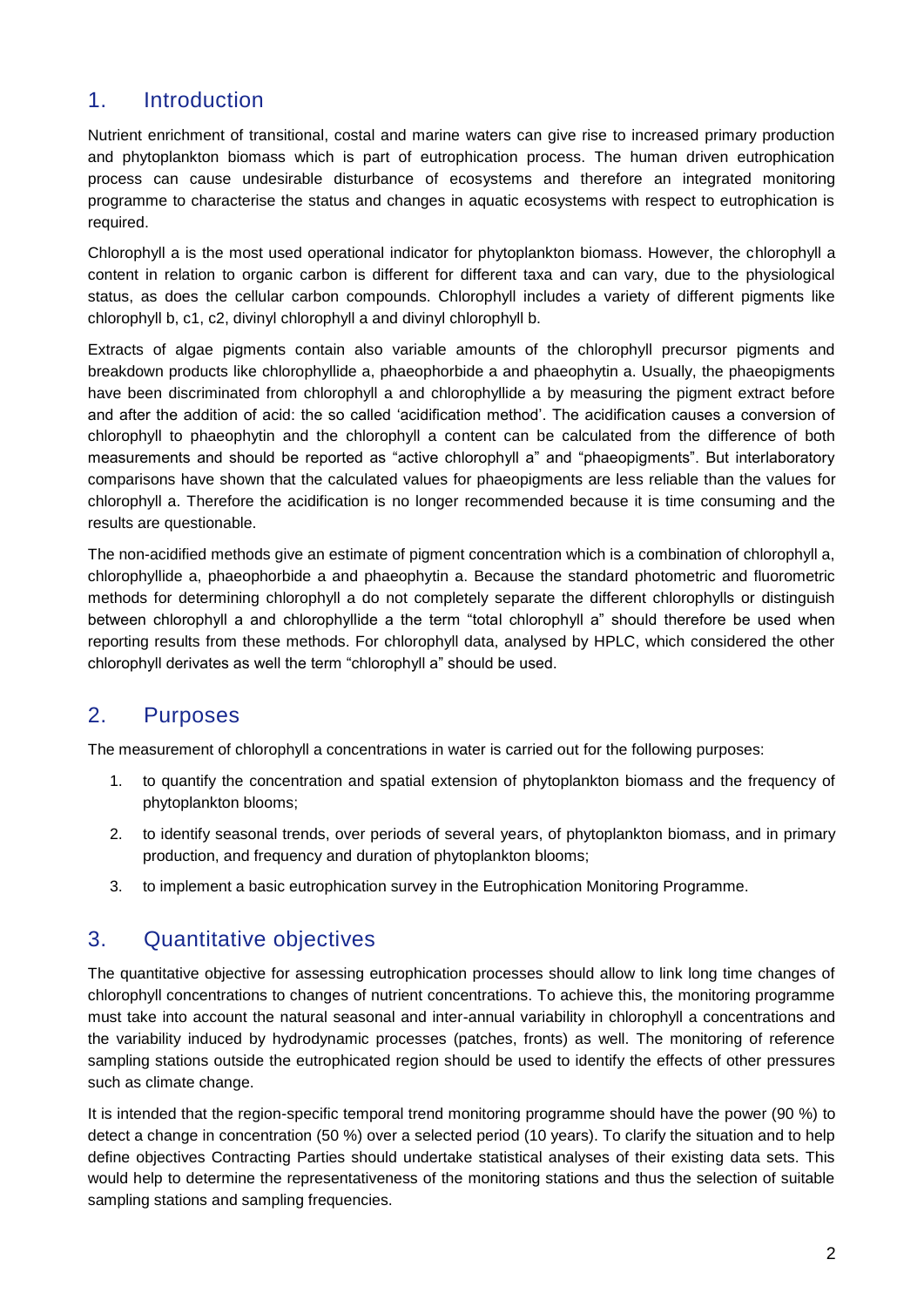The monitoring programme should enable Contracting Parties to determine the representativeness of their monitoring stations with regard to the spatial and temporal variability in chlorophyll concentrations. This would include a definition of the extent of the monitoring area and selection of representative monitoring stations, supported by a combination of remote sensing and sea-truth measurements.

## <span id="page-2-0"></span>4. Sampling strategy

In most aquatic systems there is a pronounced seasonal cycle of phytoplankton growth and species succession, and both the timing and magnitude of seasonal events such as the spring bloom or summer standing crops exhibit inter-annual variability. To cover the spatial distribution of chlorophyll concentrations, horizontal and vertical sampling at a sufficient number of appropriate stations is required during the entire growth season. The sampling programme should be supplemented by regular aerial surveys may be carried out using visual and remote sensing devices.

Since chlorophyll is only a proxy for phytoplankton biomass the correlation with phytoplankton biomass estimated using microscopic phytoplankton community analysis with cell counts and cell volume measurements (Olenina et al, 2006) should be combined with chlorophyll analyses for representative samples (in time and space). Data on phytoplankton composition would also provide information on whether the abundance of particular harmful species is increasing and on changes in the structure of the phytoplankton community. To do this a subset of samples covering the whole growing season should be analysed using both techniques every year. For the methods of microscopic phytoplankton community analysis refer to the details of EN 15204 (2006).

Suspended particulate matter (SPM) (see e.g. Yeats and Brügmann, 1990), temperature, salinity, the loadings of nutrients (total nitrogen and total phosphorus) and winter concentrations of dissolved inorganic nutrients and light penetration measured as PAR (Photosynthetically Active Radiation), supplemented by Secchi depth and measurements of SPM should also be measured, as supporting/interpretation variables. In shallow areas also microphytobenthos should be monitored, related to specified tidal modes. Offshore vertical profiling should be combined with estimations of density profiles.

## <span id="page-2-1"></span>5. Sampling equipment

A suitable water sampler should be used to collect samples for chlorophyll measurements. A non-transparent sampling device is recommended and because chlorophyll is photolabile (is broken down to colourless compounds in the light) extraction procedures and measurements should be carried out in low light.

For the open sea, the standard sampling depths for chlorophyll are in the upper water column the same as for nutrients: 1 m, 5 m, 10 m, 15 m, 20 m, and around thermoclines (changes of temperature, density and/or nutrient concentrations). In coastal waters, without stratification, samples from 1 m or vertically integrated samples (1 – 10 m) should be analysed. Single samples of distinct depths allow a direct correlation to specific gradients and are often less contaminated. For helicopter sampling a single sample from the mixed surface layer should be taken. During monitoring additional sample(s) should be obtained from chlorophyll maxima present at other depths. Such maxima may be detected by profiling probes with chlorophyll fluorometer/CTD. Chlorophyll should be analysed in a sub sample from the samples used for phytoplankton and primary production measurements.

Automated measurement systems and sampling equipment on research vessels and ships of opportunity (Ferry Box systems), instrumented continuous plankton recorders (CPRs) and undulating oceanographic recorders can provide useful supporting information. Instrumented moorings can also be used to provide high frequency measurements of chlorophyll to resolve short term events but are single point measurements. Anti-fouling devices must be used on moored instruments and service intervals and calibration checks must be high enough to make sure that bio fouling does not influence results.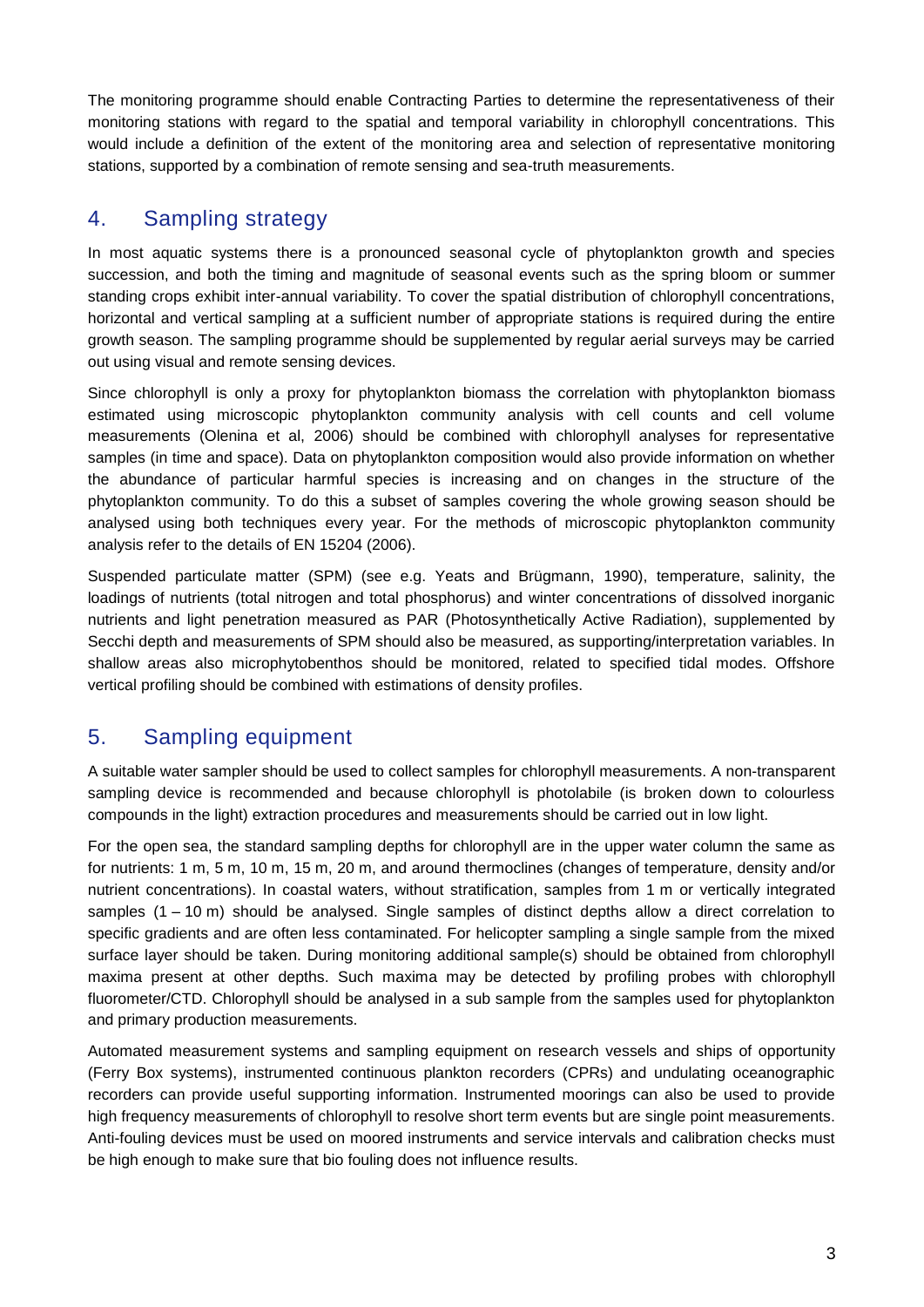When using in situ chlorophyll fluorometers the effect of photoquenching (i.e. reduced chlorophyll fluorescence signal at high light intensities should be taken into account. One means of doing this is to measure light. For moored systems photoquenching can be avoided by using data recorded during darkness.

### <span id="page-3-0"></span>6. Storage and pre-treatment of samples

Chlorophyll samples should be filtered immediately after sampling and filtering should be carried out under green or low light conditions. Filters should be extracted immediately, and the extract should be kept deepfrozen. If it is not possible to follow this procedure the filters should be kept frozen at < -20 °C for no longer than 21 days. If stored longer a temperature of < -80 °C should be maintained to avoid degradation of chlorophyll.

#### <span id="page-3-1"></span>7. Analytical procedures

Standard procedures for the determination of chlorophyll are given in Strickland and Parsons (1968), UNESCO (1994), HELCOM (1988) and ISO 10260 (1992). It is important to report the method used. It should be ensured, that the same method of measuring chlorophyll concentrations is used and the same procedure (sample collection, filtration, extraction and storage) is followed during the surveys. Changes must be well documented.

If HPLC is used for chlorophyll analysis the method by Wright et al (1991) should be used. This HPLC method has been commonly used, and it is accepted that it does not distinguish between chlorophyll a and divinyl chlorophyll a derivates. If that level of differentiation is required an interlaboratory comparison of different HPLC methods should be consulted (e.g. Claustre et al 2004).

If in-situ chlorophyll fluorometers are used, they should be calibrated with local natural water samples with a range of chlorophyll concentrations. All measuring instruments should be calibrated with filtered water samples and standard chlorophyll a.

#### <span id="page-3-2"></span>8. Quality assurance

The quality assurance programme should ensure that the data are fit for the purpose for which they have been collected, i.e. that they satisfy the detection limits and levels of accuracy compatible with the objectives of the monitoring programme.

The laboratories should ensure that the minimum performance criteria are based on an uncertainty of measurement of 50 % or below  $(k = 2)$  estimated at the level of relevant environmental quality standards and a limit of quantification equal or below a value of 30 % of the relevant environmental quality standards. For methods of calculating uncertainty refer to ISO/DIS 11352 (2011-03).

Because a Certified Reference Material (CRM) for chlorophyll is not available the laboratories should take part in interlaboratory comparisons on a regular basis. Internal methods should be properly validated. As a routine procedure for controlling systematic errors, the use of control charts is recommended. It is common practice in analytical laboratories to run duplicate analyses at frequent intervals as a means of monitoring the precision of analyses and detecting out-of-control situations in R-charts so called Range (control) charts or Precision charts. This is often done for determinants for which there are no suitable control samples or reference materials available. For chlorophyll analyses it is recommended to run at least one duplicate sample within every batch of samples.

Laboratories carrying out chlorophyll analyses have to establish a quality management system according to EN ISO/IEC 17025. An accreditation by a recognized accreditation authority is recommended. The recommendations of EN 14996 (2006) should be kept in mind.